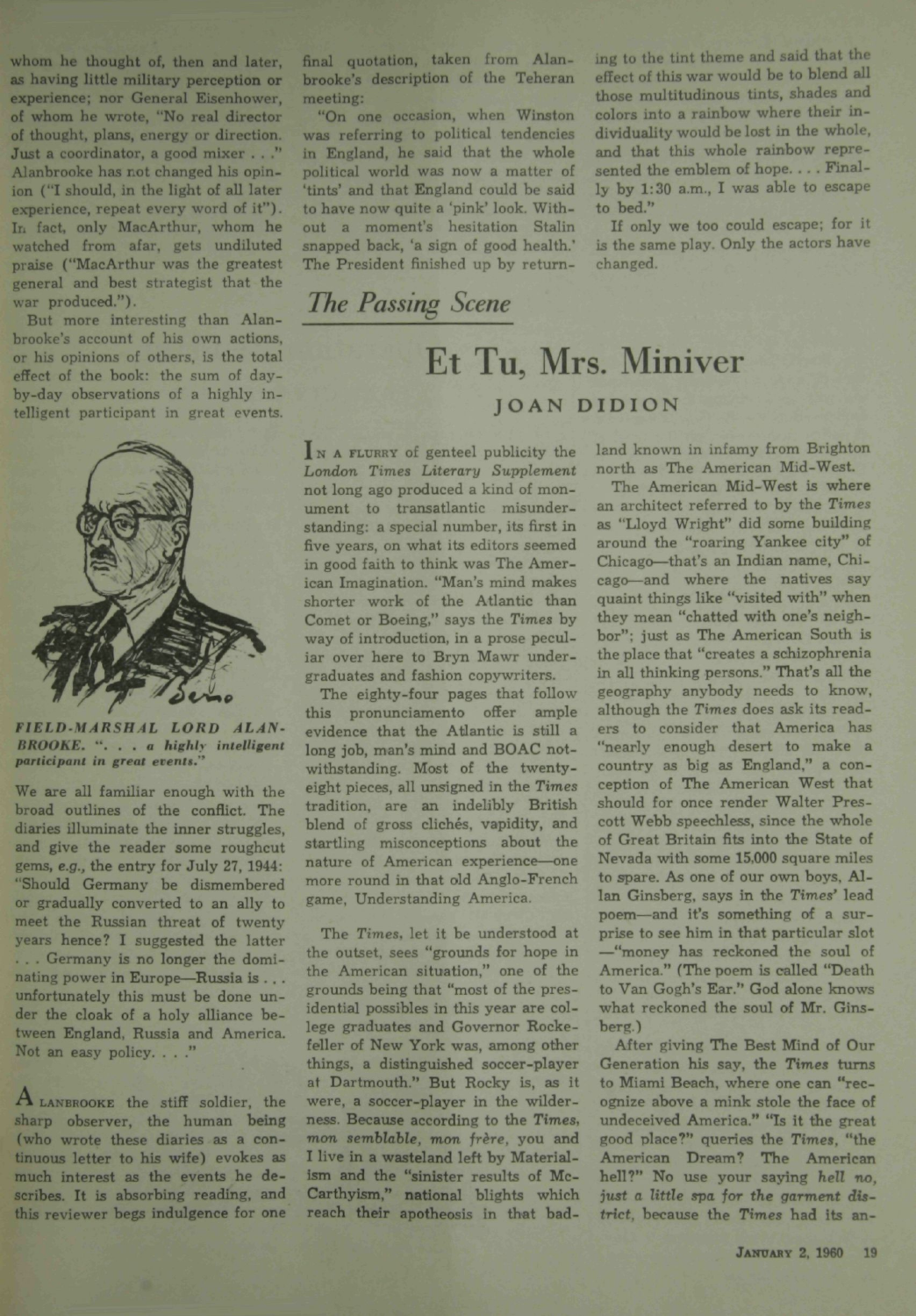**swer** ready all along: "Miami Beach, enshrining the reality within the American Dream .. . is in effect the ultimate creation of the world of American advertising." Dat Ole American Dream turns up again in the *Times'* observations on the hero in American films, a gentleman who "never appears to read anything" imagine the absorbing fun to be had watching Rock Hudson read for a few hundred frames—"and has no interest whatsoever in anything that concerns the mind. His ambitions are puerile and his morals a mess . . ."

All of us, for that matter, are pretty messed up over here; one way that the Times caught on to "how disturbed and unsatisfied" Americans are was by observing the success of Lillian Roth's *I'll Cry Tomorrow.* America is, however, on the crest of a "new literate concern with the Deity," a phenomenon signified by the appearance of *J.B.* and *The Crucible* ("which can be seen now removed from the McCarthy context in which i: was written"), as well as by the poems of "Peter Viereck, Phyllis Mc-Ginley, John Ciardi (poetry editor of the *Saturday Review* and a great influence on the younger men) and Robert Lowell." (Who can help marvelling at the mind that hit upon making Robert Lowell the fourth member of that particular quartet? Odd man out!)

The *Times* can always tell an American, "for all his optimism and material success," by the guilt he bears for The Indian. Indian-guilt is what westerns are all about, in case you had any doubt about that, and I think somebody—maybe Budd Schulberg better get the word out to the fast guns. It does allow as how westerns have become "more complex and introspective" as America moved "out of the era in which she could rely to a great extent on the fact that British naval power was supreme"—which is an interesting interpretation that dates the "adult western" *drca* 1918.

I HIS SPECIAL NUMBER is just as searchingly perceptive about other forms of American life. On politics: Catholicism is still Senator Kennedy's greatest handicap, "greater even than his eggheadedness, although he has written a book, and an excellent one at that." I guess you hadn't thought of Smilin' Jack as one of the minds of our time, **but then** you probably **hadn't** given much attention to Governor Rockefeller's soccer game, either. On art: the decline of social realism is due to "the fright given to intellectuals"—poor dears — "by Mc-Carthyism, a spectre that has by no means vanished from the scene."

So it goes, for eighty-four pages (padded by some pretty pompous advertisements from American publishers), and the only opportunity passed by anywhere was by one writer who based a witticism *en*

*Movies*

## Operation Ben-Hur

ly a *good show.*

## FRANCIS RUSSELL

THE CHARIOT RACE I should have picked was the one my Aunt Dorothy saw in 1903 at Portland's Jefferson Theater. It took carpenters six weeks to remodel the stage for the treadmills that alone cost *\$15,000. Ben-Hur's* advance publicity hit the Maine seaport like a nor'easter. Such things had never been seen in Portland before—the shipwreck, the *hundreds* of dancing Roman maidens, the 25,000 candlepower shaft of light in the last scene to symbolize the appearance of Christ.

The climax was of course the race. When the two chariots, each with four horses, thundered down the treadmills as the panoramic background unrolled behind them, first Ben, then Messala, then finally Ben inching ahead. Aunt Dorothy said those chill state-of-Mainers stood up and cheered. The treadmills made so much noise you couldn't hear the drivers shouting—but you could smell the horses! Then there was that race in the Colonial Theater in Boston, unique in theatrical history, when a treadmill stuck and Messala (William S. Hart) won. I myself saw the 1926

silent film version with Ramon Novarro as a bug-eyed Ben-Hur and Francis X. Bushman as the villainous Messala. Beyond the chariot race I don't remember much. My most defined impression is still that climactic moment when Francis X. Bushman took his whip as the chariots surged round the curve and let Ramon have it right in the kisser.

*passant* on his misapprehension that the Hotel Mark Hopkins in San Francisco was named for the end-of-a-log educator instead of for the robberbaron treasurer of the Central Pacific, thereby missing a pound-sterling chance to say something meaty about Materialism, Morality, and/or The American Dream, all at one crack. But that, after all, was inadvertent; everything considered, it was distinct-

But for the chariot race *Ben-Hur* would, I expect, be as forgotten now as the Biblical hit. *The Shepherd* King, that succeeded it at the Jefferson. The race has always been the peg on which to hang the rest of the melodrama. Without it I doubt if there would ever have been a silent film version, to say nothing of Metro-Goldwyn-Mayer's present \$15,000,000 super-to-end-all-super production.

William Wyler's current *Ben-Hur* has the race to end all chariot races. In book reviewers' lingo this is the definitive edition. It lasts forty-seven minutes, and there are nine fourhorse chariots (the book merely had six). I must admit that the thirtyfoot statues in the *spina* around which the chariots whirled reminded me not